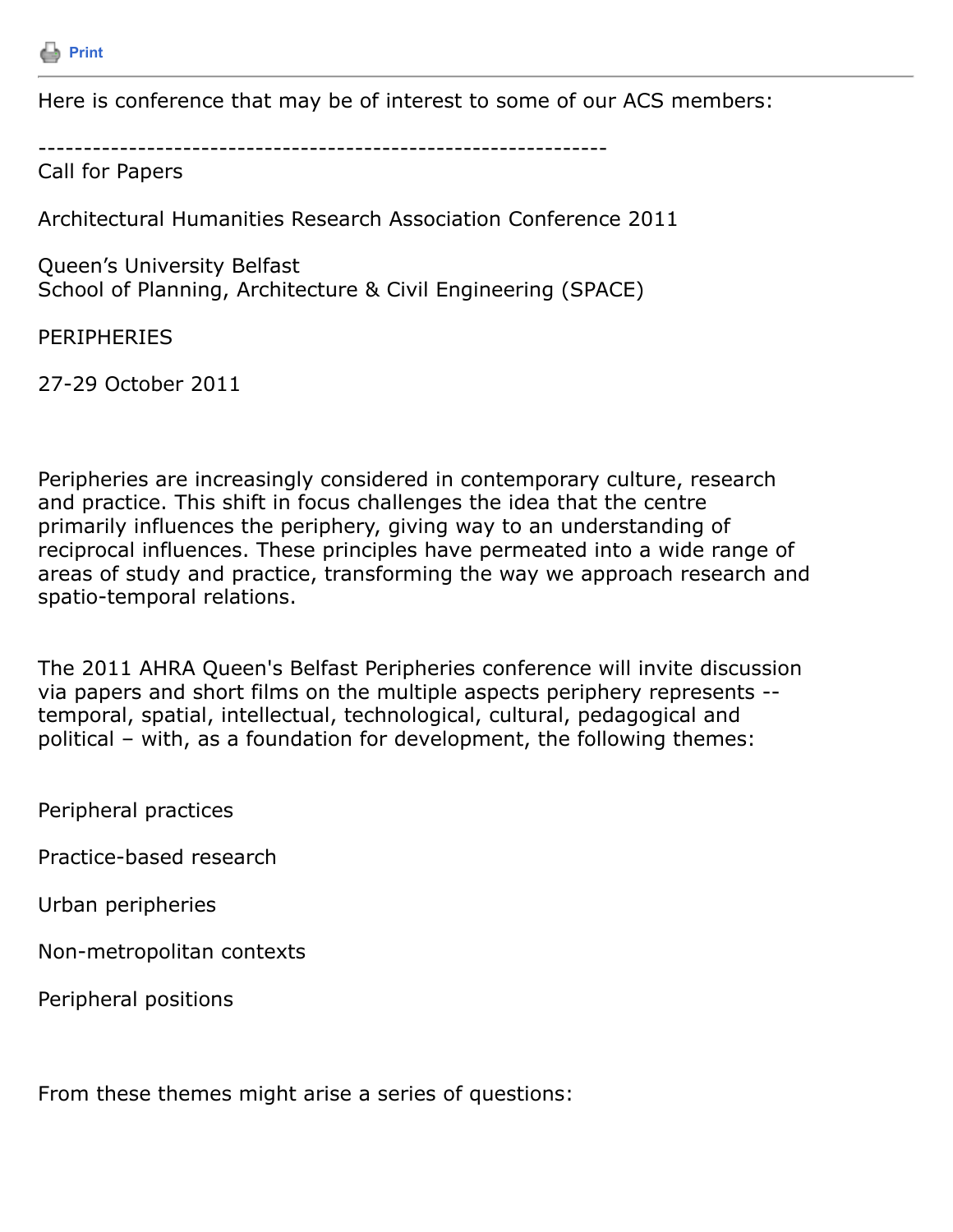How do notions of periphery and proximity impact on the construction of cultural memory?

Is globalization facilitating the inclusiveness of peripheries or denying their local value to favour the centre?

How does architecture respond to the challenges of temporal peripheries in varying historical, spatial and political contexts?

Does being on the edge heighten or transform architectural practice?

What infrastructure is required for peripheral positions to exist? How are peripheries networked to one another and to centres?

Can architecture support peripheral populations, and can these voices offer critique of architectural practice?

How does interdisciplinarity -- the communication between perceived peripheral disciplines -- affect architectural practice?

What are the shifting boundaries of alternative or peripheral currents of education, research and practice? Do architecture schools recognize the importance of peripheral subjects in their teaching?

Queen's University's School of Planning Architecture and Civil Engineering operates within a context of an increasingly non-metropolitan society, on an island of rural communities resistant to normative patterns of urbanisation. The culture, economies, politics and social networks in Ireland are often perceived as "on the edge of Europe"; it is a place of experimentation, translation and evolution.

Belfast is thus an ideal setting in which to pose questions of periphery: it is a city in simultaneous states of flux with multiple political and social reiterations and repositionings. In a city where extremism was once the norm, there is much to ask about how to moderate and manage the tensions and potentials that exist between the edge and the centre.

Timetable:

abstracts of papers (500 words) and digital video (5-8 minutes in length:) 15 February 2011 notification of acceptance: 15 April 2011 registration open: 1 June 2011 submission of summary paper based on abstract (1000-2000 words) or film: 1 August 2011